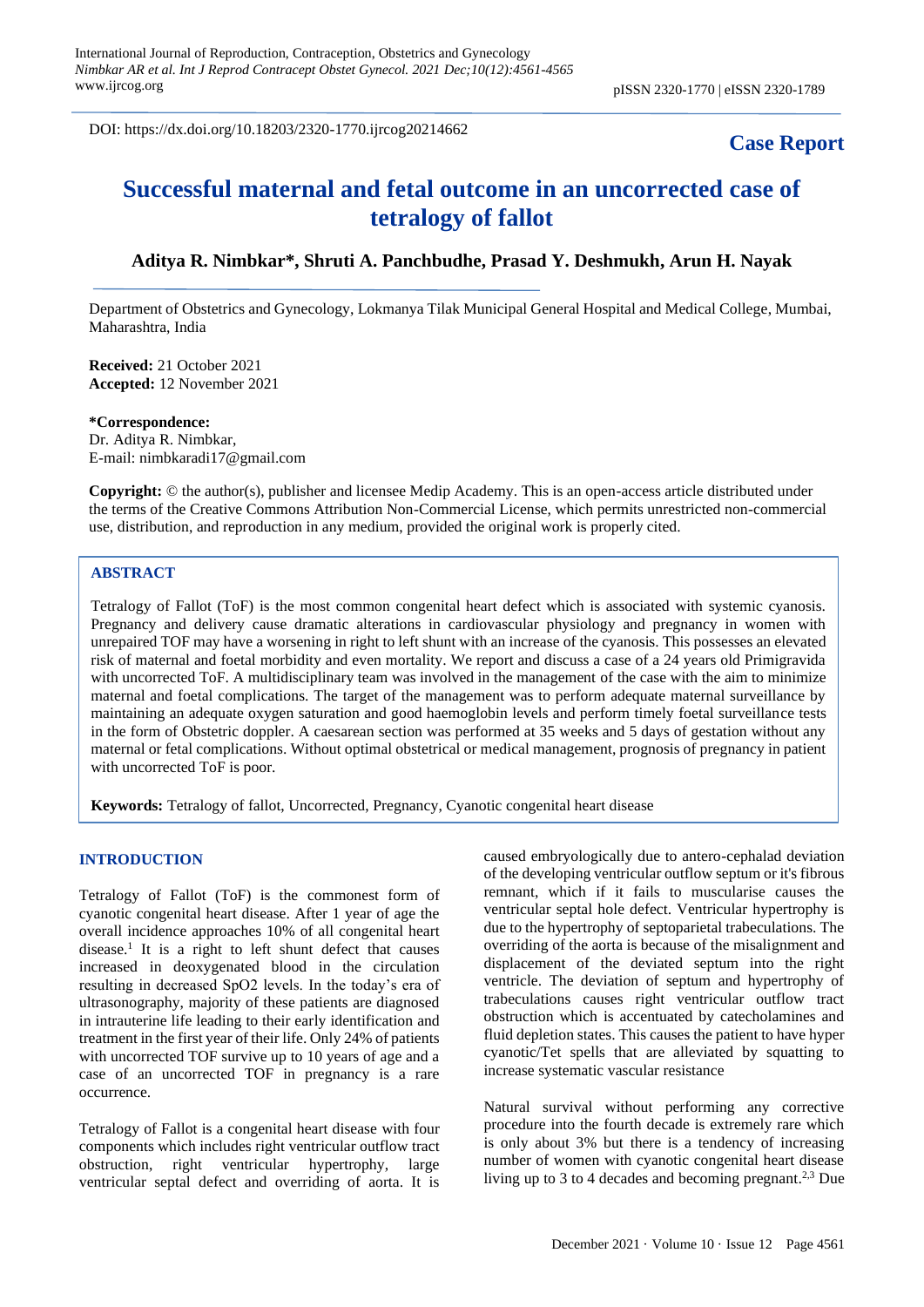to significant physiological adaptation and changes, pregnancy and delivery process is troublesome for mostly unhealthy women, including those with uncorrected ToF. Advances in reparative cardiovascular surgery has improved the prognosis of the women with corrected ToF and they now survive until the childbearing age (94% up to the age of 20 years and 85% up to the age of 36 years). 4 Maternal morbidity in ToF patients constitutes 62.5% and causes include arrythmias, heart failure, infective endocarditis etc and mortality constitutes 10%. It also has significant effects on foetal outcome like miscarriage, foetal growth restriction, foetal loss and thromboembolism, secondary to the reactive polycythaemia. 5,6 Maternal risk assessment in women with cardiovascular disease should be performed according to the modified World Health Organization (WHO) classification and in accordance with the WHO classification, the repaired TOF is ranked in class II and the cyanotic unrepaired heart diseases in class III.

### **CASE REPORT**

A 24 years old female was referred to antenatal out patient department of our tertiary care hospital at 6 months of gestation with a diagnosed case of Uncorrected Tetralogy of Fallot for antenatal registration and further evaluation and management. Patient was Primigravida and had chief complaints of worsening difficulty of breathing on unaccustomed activity and noticed bluish discoloration of upper limb digits from last 7 days prior to admission. She consulted a private practitioner who advised 2D echocardiogram for her and was subsequently diagnosed to have uncorrected ToF. Patient's complaints improved at rest and worsened by activities. There was however no orthopnea, paroxysmal nocturnal dyspnea, cough, wheezing sound during breathing, and edema. Patient did not give any history of Tet spells or episodes of breathlessness since childhood nor had any of them during her ward admission. Patient was admitted to the antenatal ward for safe confinement. Patient had no other significant medical or surgical history.



**Figure 1: Peripheral cyanosis.**

On general examination she was fully conscious, afebrile, with pulse rate - 90/ minute, regular, normo-volaemic, blood pressure - 120/80 mm of Hg, respiratory rate - 18/minute, bilaterally symmetric chest movement with normal vesicular breath sounds, central cyanosis with Grade 3 clubbing (parrot beak appearance) (Figure 1 and 2) with plethoric digits (Figure 3) and plethoric facies (Figure 4) with no peripheral edema. On cardiovascular examination S1 was normal, S2 was single and loud without gallop and a continuous systolic murmur of grade 3 was heard on auscultation of the heart.



**Figure 2: Clubbing.**



**Figure 3: Plethoric digits.**



**Figure 4: Plethoric faces.**

Per abdominal examination showed fundal height 24 weeks, external ballotment present, fetal heart sound were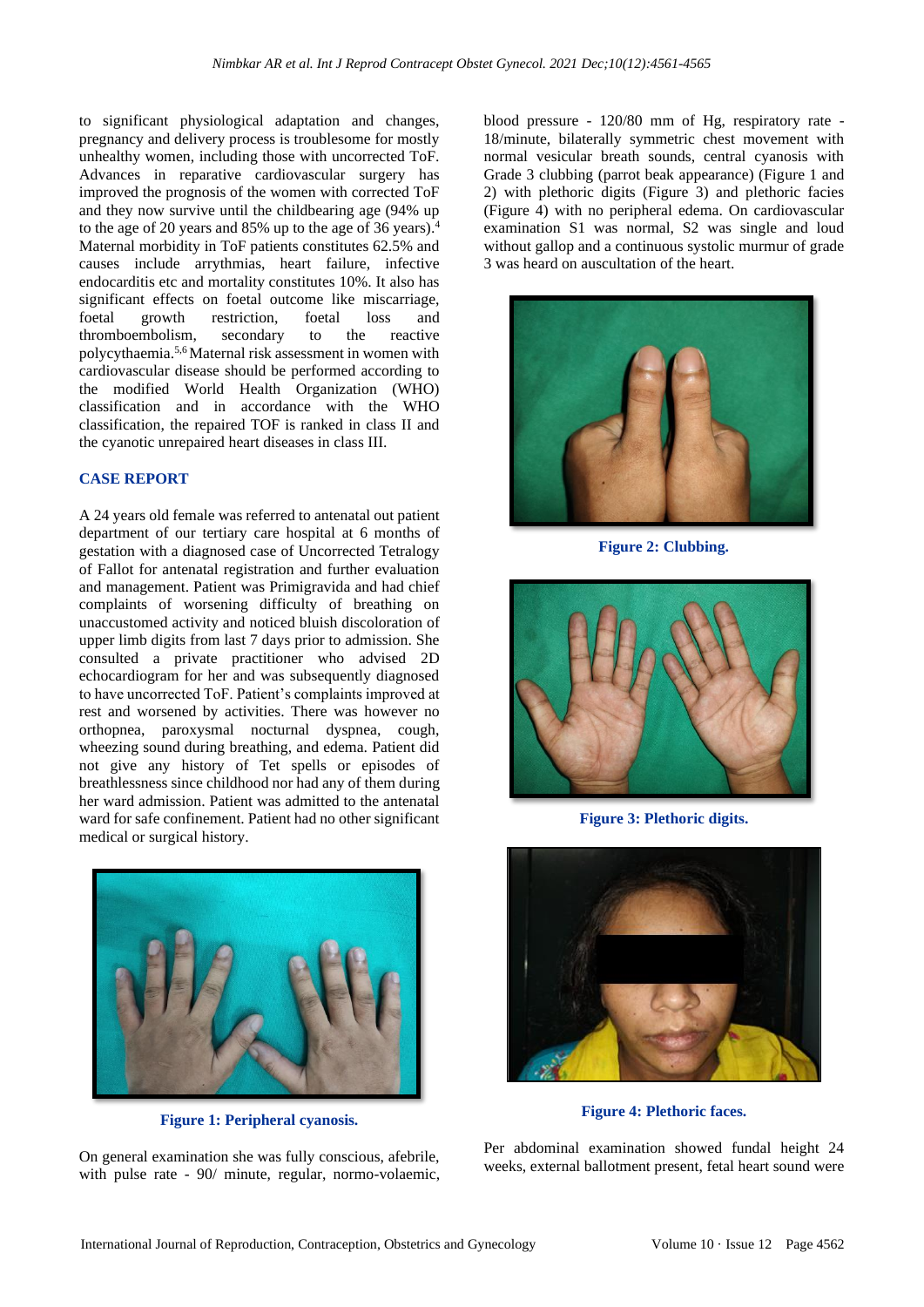localized on doppler and uterus was relaxed. On per vaginal examination external os was closed.

**Table 1: Biweekly essential parameters monitoring.**

| <b>Weeks since</b><br>admission | <b>Hemoglobin</b><br>(g/dl) | <b>Hematocrit</b> | SpO <sub>2</sub> |
|---------------------------------|-----------------------------|-------------------|------------------|
| At 24 weeks                     | 15.1                        | 55%               | 86%              |
| At 26 weeks                     | 14.8                        | 53%               | 88%              |
| At 28 weeks                     | 16.1                        | 52%               | 85%              |
| At 30 weeks                     | 17.2                        | 53%               | 86%              |
| At 32 weeks                     | 16.8                        | 48%               | 86%              |
| At 34 weeks                     | 15.6                        | 45%               | 89%              |
| Post<br>delivery                | 15.3                        | 42%               | 88%              |



**Figure 5: Biweekly parameters trend.**

Investigations showed hemoglobin 15.1 g/dL, hematocrit 55%, WBC count 6200/cc, platelet count 1,80,000/cc. ABG had pH of 7.37, pCO2 of 36.6 mm of Hg, cHCO3 of 23 mmol/L, sO2 of 90%, Na+ of 137 mmol/L and K+ of 4.0 mmol/L. Ante-natal profile, coagulation profile, other blood chemistry, urine analysis and serum electrolytes were within normal limit. Electrocardiogram showed right ventricular hypertrophy and right axis deviation. Baseline 2D echocardiogram showed a Large non-restrictive malaligned VSD with right to left shunt, presence of overriding of aorta, severe pulmonary and sub-pulmonary stenosis with a right ventricular outflow gradient of 128 mm of Hg, mild tricuspid regurgitation with SpO2 of 80%. Fetal 2D echocardiogram was also performed which was normal.

Patient's vital parameters were monitored daily including monitoring required for the baby. The tests for maternal surveillance which includes hematocrit and hemoglobin were monitored weekly (Table 1) and values are depicted (Figure 5). Fetal surveillance tests which included USG obstetric doppler were performed every 2 weeks from 28 weeks till 32 weeks and then weekly from 32 weeks onwards to check for fetal compromise. All the obstetric doppler parameters were normal without values suggestive of fetal compromise although a 2 weeks gestational lag was consistent throughout the pregnancy between gestational age by date and by scan, without any obstetric doppler changes. The last obstetric doppler performed at 35 weeks showed a gestational age on scan of 33 weeks with cephalic presentation, posterior placenta, adequate liquor and expected baby weight of 2.140 kg. The obstetric doppler was normal.

Cardiology and cardio-thoracic surgeon opinions were sought regularly with frequent cardiac 2D echogram studies to check for hemodynamic changes in the heart. Subsequent 2D echocardiogram performed at 28 weeks and 34 weeks were identical without any significant changes. Advice given was to give antibiotic prophylaxis to prevent infective endocarditis and institutional delivery. At 35 weeks and 5 days of gestation, patient complained of absent fetal movements for which biophysical profile was done which showed a score of 6/8 with absence of fetal movements. Non-stress test was also performed which showed a non- reassuring pattern. In view of decreased biophysical profile score and non-reassuring non-stress test decision to do category 2 caesarean section was taken. Patient had already received 2 doses of Injection Betamethasone 12mg, 24 hours apart at 32 weeks of gestation for fetal lung maturity. Preoperatively infective endocarditis prophylaxis was given and also central line was put by the anesthetist for fluid monitoring.

Cesarean section was performed under general anesthesia after obtaining a written, informed and documented consent explaining the high risk. The anesthetic drugs used were injection Etomidate and injection Succinylcholine for induction. For maintenance, oxygen, Sevoflurane and injection Vecuronium was used. The baby had intraoperatively two tight loops of cord around neck, delivered by vertex presentation, cried immediately after birth with 1 minute APGAR score of 9/10 and weighed 1.8 kilogram. The rest of the Caesarean Section was uneventful. Baby was shifted to neonatal intensive care unit due to low birth weight. Patient was extubated successfully and shifted to Intensive care unit for monitoring. Patient was kept in the ICU for 48 hours and on 3rd day shifted to the post-partum ward. She was given intravenous antibiotics for 7 days and restricted intravenous fluids were given in the immediate postoperative period by CVP monitoring. Cardiac opinion was sought post-delivery and 2D echocardiogram was consistent with baseline scan. Hemoglobin and hematocrit monitoring was also performed post delivery which were 15.3 g/dl and 42%, respectively.

Baby was screened for congenital anomalies and was found to be normal. Post operative course was uneventful. She was mobilized early and was given elastic stockings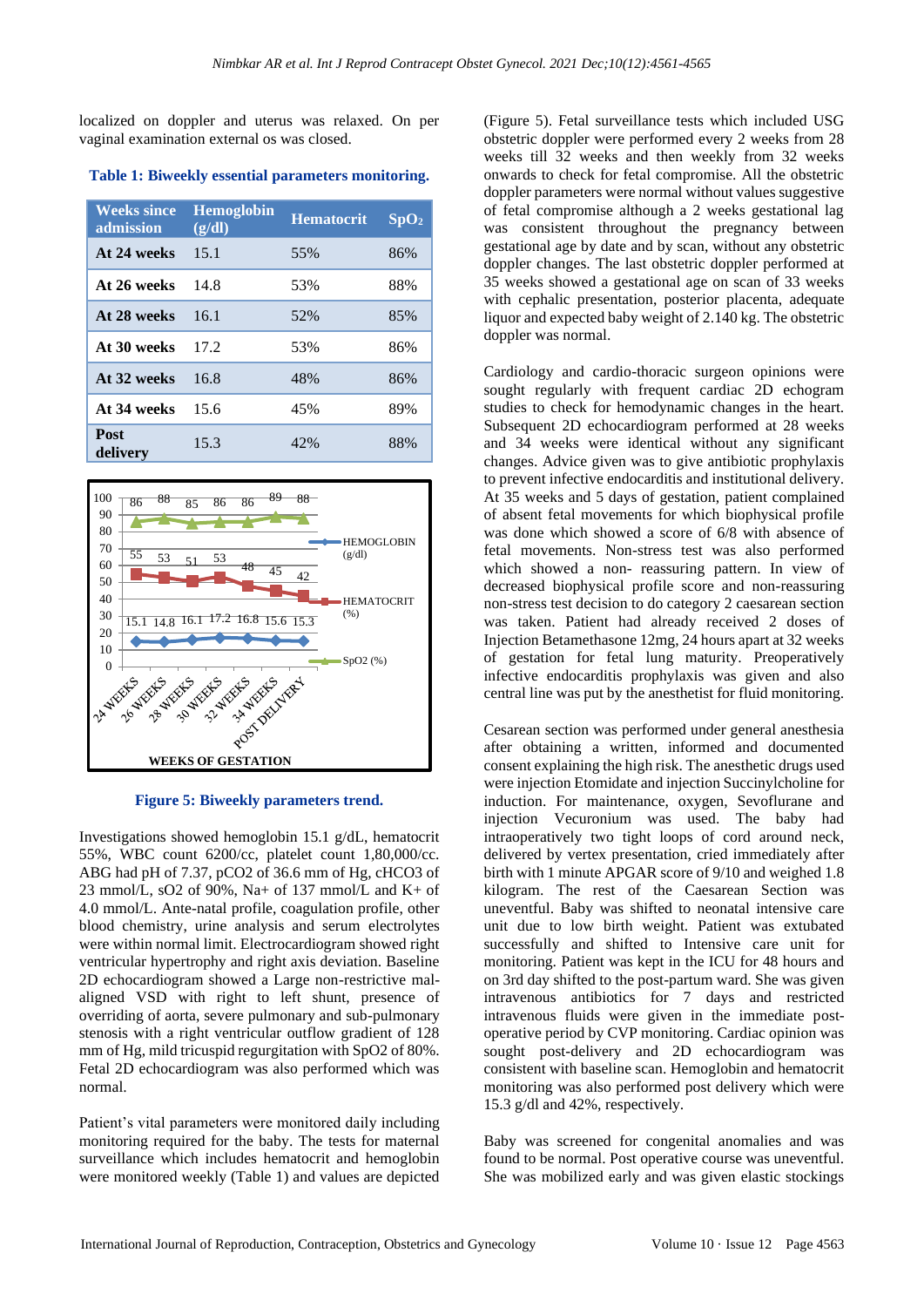because of the higher risk of thromboembolic events in her. Patient discharged on day 10 of surgery. Patient was asked to follow up in cardiology and cardio-vasculothoracic surgery OPD after 6 weeks or earlier in presence of any symptoms. Risks of next pregnancy were well explained to husband and were advised to use barrier method for contraception.

### **DISCUSSION**

ToF is a cyanotic heart disease, which increases the deoxygenated systemic blood due to the right to left shunt. Increase in this is reflected by decreased SpO2 and a compensatory increase in hemoglobin, hyper viscosity of blood leading to subsequent thrombotic events and chronic respiratory alkalosis. <sup>7</sup> ToF in pregnancy possess a risk of cardiac decompensation as they are unable to meet the additional demands because of physiological changes of pregnancy and parturition. The various cardiac complications known in these patients includes progressive dilatation of the right ventricle and ventricular failure, thromboembolism, atrial and ventricular arrhythmias, progressive aortic root dilatation and endocarditis. The commonest obstetric maternal complications include increased risk of spontaneous abortions, preterm births and postpartum hemorrhages. The commonest fetal outcomes include low birth weight, intrauterine growth restriction and still births.

Patients who have undergone corrective surgery the physiological cardiovascular changes of pregnancy may unmask residual or recurrent ToF and who have been asymptomatic throughout their life after ToF repair. Women with uncorrected ToF are in a precariously balanced state as fall in peripheral vascular resistance leads to hypotension and volume overload is poorly tolerated in these patients. These women due to hemodynamic changes specially become vulnerable to decompensation during the later months of pregnancy and postpartum when marked peak in the hemodynamic changes occur. Parturition is the most critical time as the blood loss associated with the process may induce hypotension and eventually the right to left shunt making condition worse.

Presbitero et al in his study demonstrated that the most important risk factor for adverse fetal outcome in cyanotic patients was directly related to the degree of cyanosis.<sup>8</sup> These authors suggested that an arterial oxygen saturation >85% and a hemoglobin concentration <18 g/dl were more likely to result in live birth, as compared to this hemoglobin concentrations >20 g/dl were associated with poor fetal outcome. With increasing maternal hypoxia, the percentage of live-born infants fall and when hypoxemia is intense enough to stimulate a rise in hematocrit above 65%, pregnancy wastage is virtually 100%. 9,10 Patients with ToF have an increased risk of fetal loss, and their babies are more likely to have congenital anomalies than in the general population and this mandates a need of performing fetal 2D echocardiogram as was done in our case. The incidence of cardiac defects in infants of ToF patients ranges from 3 to 17%. 11

Patients should be informed that reparative surgeries for cardi¬ac anomalies are not recommended during pregnancy. Vaginal birth is the preferred mode of delivery in women with ToF. Caesarean section is reserved for only for obstetrical indications.<sup>12</sup> This is because blood loss is lesser in vaginal delivery (400-500 cc) compared with 800- 1000 cc in caesarean section and use of anesthetic drugs may further aggravate the hypotension. In our patient, caesarean was done for fetal indication. Uterotonics like oxytocin and ergometrine have unpredictable effects on the hemodynamic status and should be avoided in ToF patients. Infective endocarditis prophylaxis is recommended, which was given in our patient. Both general and regional anesthesia have been employed successfully in parturient with ToF. Some authors probably prefer general anesthesia technique as endotra¬cheal intubation provides airway protection, eliminates work of breathing and reduces oxygen consumption as was preferred in our case.<sup>13</sup> Approximately 15% of patients have a genetic cause for ToF which is deletion of the short arm of chromosome 22. There is a 50% probability of transmission to offspring and this warrants the presence of a senior pediatrician at delivery as the infant has a risk of apnea and may require neonatal resuscitation. 14

### **CONCLUSION**

Our case suggests that pregnancy in a woman with uncorrected ToF carries substantial risks for fetus and mother and favorable outcome is feasible only under close liaison of a multi-disciplinary team involving obstetrician, cardiologist, cardiac surgeons, anesthetist and neonatologist. Close observation and continuous hemodynamic monitoring are mandatory during the delivery and up to one week postpartum but in spite of appropriate medical care these cases still remain an important cause of maternal morbidity and mortality. Pregnancies are to be avoided in conditions of uncorrected Tetralogy of Fallot but early cardiac screening in symptomatic antenatal patients by 2D echocardiograms and earliest cardiac opinion should be sought as was done in our patient.

#### **ACKNOWLEDGEMENTS**

We would like to appreciate the medical staff of the cardiology, anaesthesia and neonatal department of LTMMC and LTMGH Hospital, Sion, Mumbai who played an invaluable role in management of this patient.

*Funding: No funding sources Conflict of interest: None declared Ethical approval: Not required*